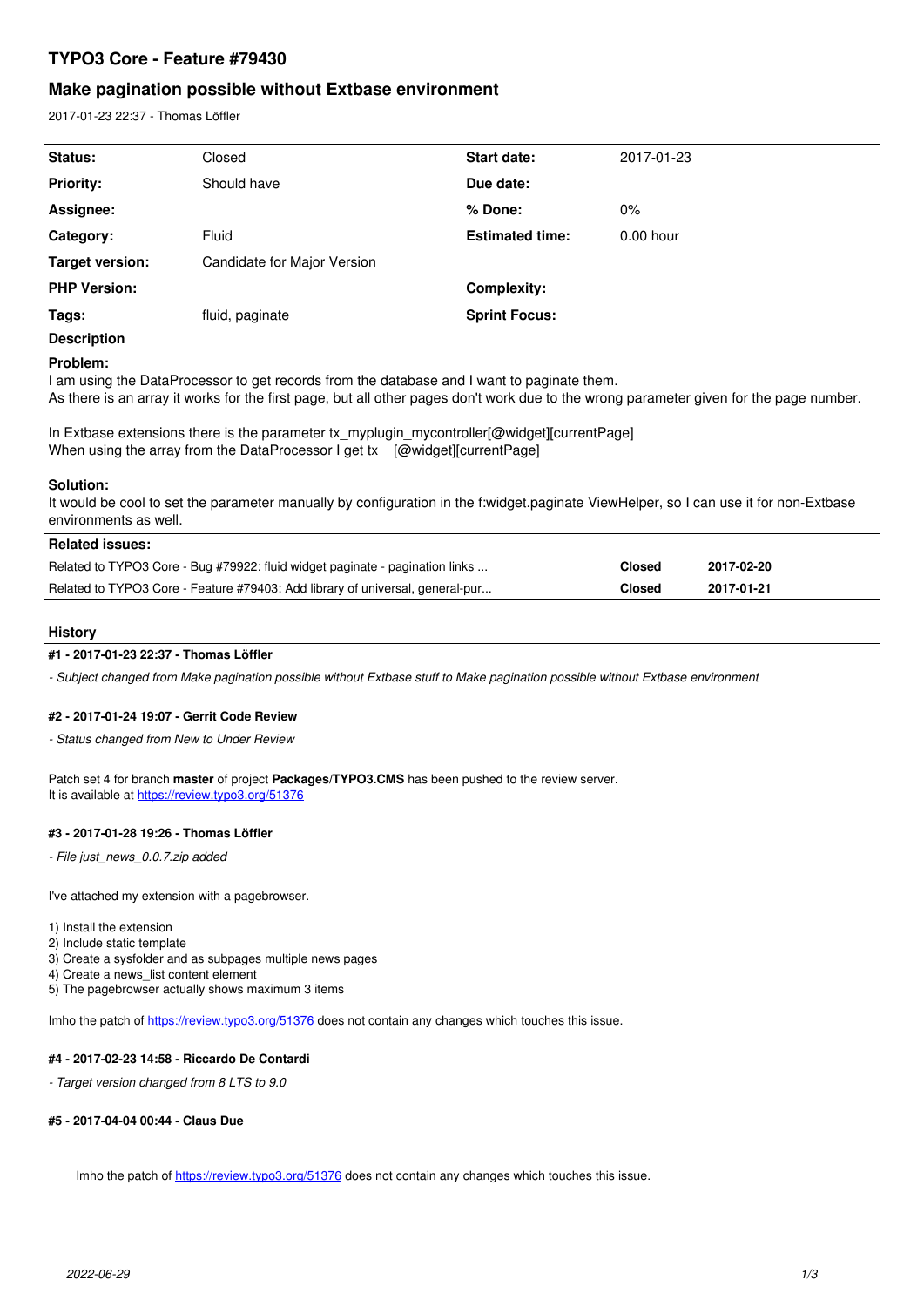It does that by providing iterator viewhelpers capable of returning the slice/next/prev/current/max etc. values that you need when you're creating links that contain for example a page number and number of items per page. With those two values the rest can be calculated with the ViewHelpers that would be added by the patch in question.

### **#6 - 2017-05-04 08:35 - Sebastian Helzle**

We had the same problem with 8.7 LTS and dataprocessors.

I found a way around it by passing values to the extbase subproperties of the FluidTemplate object.

```
extbase {
                 pluginName = Demo
                 controllerName = Demo
                 controllerExtensionName = website
                 controllerActionName = show
}
```
Then it works perfectly fine. Also adding a rule for realurl based on those values works without a problem. So apparently there is no need for an actual Environment there.

If we find any issues with this solution in our project I will post it.

### **#7 - 2018-01-28 17:44 - Susanne Moog**

*- Target version changed from 9.0 to 9.2*

#### **#8 - 2018-03-27 11:52 - Riccardo De Contardi**

*- Related to Bug #79922: fluid widget paginate - pagination links take no action added*

### **#9 - 2018-04-04 07:10 - Susanne Moog**

*- Target version changed from 9.2 to Candidate for Major Version*

### **#10 - 2018-04-05 00:43 - Klaus Weidenbach**

Tried to add pagination to a default File Lists content element in TYPO3 9.1 which uses a FilesProcessor. I have customised the Uploads.html template from fluid\_styled\_content to include f:widget.paginate and the first paginated page is displayed correctly, but all other paginated pages do not work. I realised the same behaviour as described in this issue. The workaround from comment 6 does help, but is not so obvious I think.

#### **#11 - 2018-04-20 23:16 - Robert Wildling**

Sebastian Helzle wrote:

We had the same problem with 8.7 LTS and dataprocessors.

I found a way around it by passing values to the extbase subproperties of the FluidTemplate object.

```
extbase {
pluginName = Demo
controllerName = Demo
controllerExtensionName = website
controllerActionName = show
}
```
Sebastian: could you share a bit more code for those, who are not so experienced? Where exactly do you add that code? What if my extension has 10 plugins or so? What to do then? Thank you!

#### **#12 - 2018-09-17 01:17 - Christian Kuhn**

*- Status changed from Under Review to New*

### **#13 - 2018-09-17 01:19 - Christian Kuhn**

*- Related to Feature #79403: Add library of universal, general-purpose ViewHelpers into f: namespace added*

### **#14 - 2019-08-20 19:46 - Wolfgang Wagner**

Still the same problem in 9.5.9

### **#15 - 2019-11-20 17:09 - Thomas Löffler**